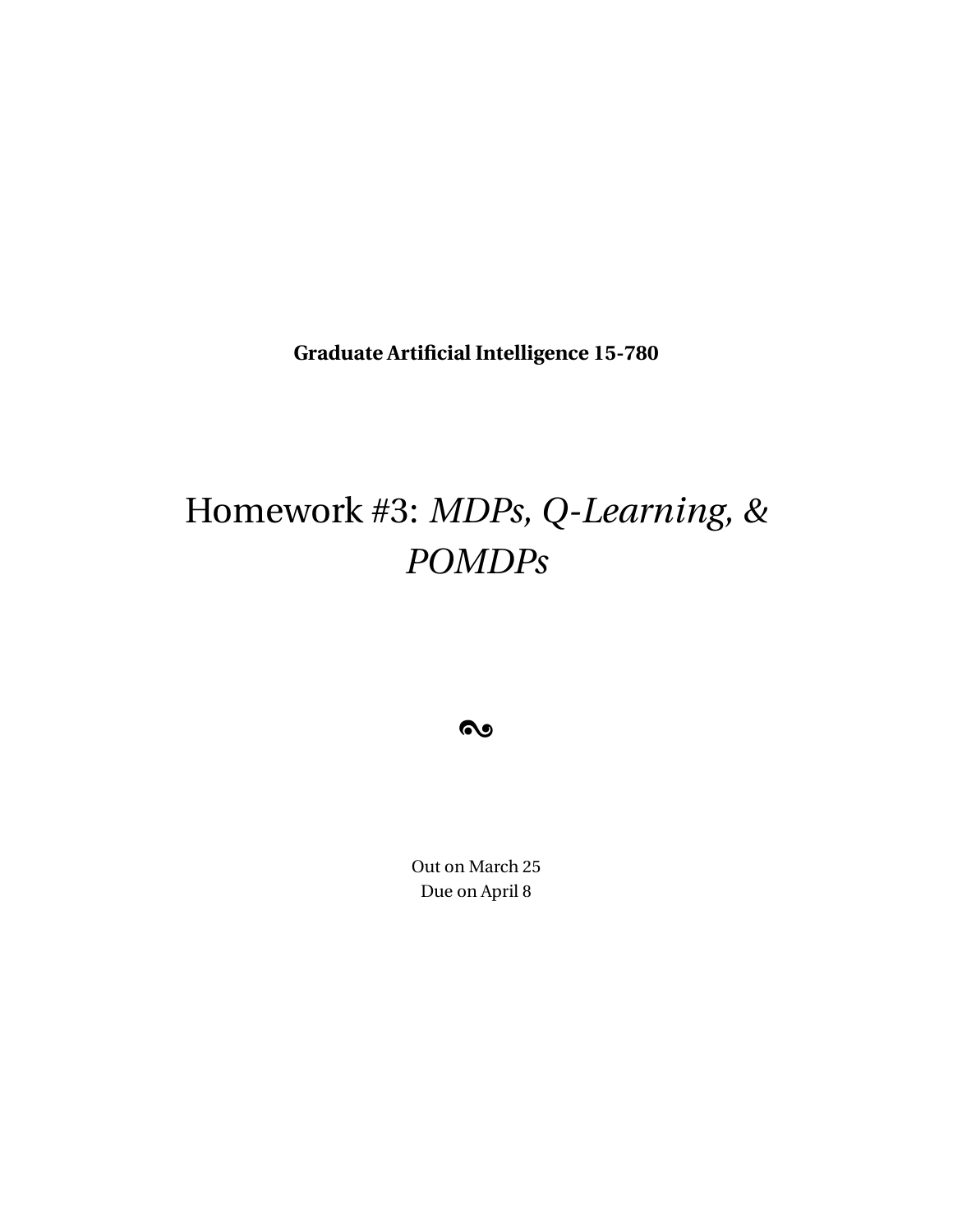## **Problem 1: MDPs [15 pts.]**



<span id="page-1-0"></span>Figure 1: MDP for Problem 1. States are represented by circles and actions by hexagons. The numbers on the arrows from actions to states represent the transition probability, for instance,  $P(s_3|s_2, a_0) = q$ . Not shown are arrows for actions that have transition probability 0, for instance,  $P(s_0|s_0, a_0) = 0$ . Each of the parameters *p* and *q* are in the interval  $[0, 1]$ . The reward is 10 for state  $s_3$ , 1 for state  $s_2$  and 0 otherwise.

For this question, consider the infinite-horizon MDP  $\mathcal M$  represented by Figure [1](#page-1-0) with discount factor  $\gamma \in [0,1)$ . *Answers to this problem from Felipe Trevizan, TA for Grad AI in 2012.*

a) List all the possible policies for  $\mathcal{M}$ . [2 pts.]

|                                                                                                                | $\parallel$ $s_0$ $\parallel$ $s_1$ $\parallel$ $s_2$ $\parallel$ $s_3$ |  |  |
|----------------------------------------------------------------------------------------------------------------|-------------------------------------------------------------------------|--|--|
| <b>Answer:</b> There are two possible policies: $\mathcal{L}_{\pi_1} \parallel a_1 \mid a_0 \mid a_0 \mid a_0$ |                                                                         |  |  |
|                                                                                                                | $\pi_2 \parallel a_2 \parallel a_0 \parallel a_0 \parallel a_0$         |  |  |

b) Show the equation representing the optimal value function for each state of  $\mathcal{M}$ , i.e.  $V^*(s_0)$ ,  $V^*(s_1)$ ,  $V^*(s_2)$ and  $V^*(s_3)$ . [2 pts.] *Answer:*

$$
V^*(s_0) = \max_{a \in \{a_1, a_2\}} 0 + \gamma \sum_{s'} P(s' | s, a) V^*(s') = \gamma \max \{V^*(s_1), V^*(s_2)\}
$$
  
\n
$$
V^*(s_1) = \max_{a \in \{a_0\}} 0 + \gamma \sum_{s'} P(s' | s, a) V^*(s') = \gamma [(1 - p) V^*(s_1) + p V^*(s_3)]
$$
  
\n
$$
V^*(s_2) = \max_{a \in \{a_0\}} 1 + \gamma \sum_{s'} P(s' | s, a) V^*(s') = 1 + \gamma [(1 - q) V^*(s_0) + q V^*(s_3)]
$$
  
\n
$$
V^*(s_3) = \max_{a \in \{a_0\}} 10 + \gamma \sum_{s'} P(s' | s, a) V^*(s') = 10 + \gamma V^*(s_0)
$$

- c) Is there a value for *p* such that for all  $\gamma \in [0, 1]$  and  $q \in [0, 1]$ ,  $\pi^*(s_0) = a_2$ ? Explain. [4 pts.] **Answer:** Notice that  $\pi^*(s_0) = \arg\max_{a \in \{a_1, a_2\}} \gamma \sum_{s'} P(s'|s, a) V^*(s')$ , therefore if  $\gamma = 0$  then  $a_1$  and  $a_2$  are tied and  $\pi^*$  is not unique, so we can't guarantee that  $\pi^*(s_0) = a_2$ . For  $\gamma > 0$ ,  $\pi^*(s_0) = a_2$  iff  $V^*(s_2) > V^*(s_1)$  for all  $q \in [0,1]$ . If  $p = 0$ , then  $V^*(s_1) = \gamma V^*(s_1) = 0$  and since  $V^*(s_2) = 1 + \gamma [(1 - q)V^*(s_0) + qV^*(s_3)] \ge 1$ , we have that  $V^*(s_2) > V^*(s_1)$  and  $\pi^*(s_0) = a_2$  for all  $\gamma \in (0, 1)$  and  $q \in [0, 1]$ .
- d) Is there a value for *q* such that for all  $\gamma \in [0, 1)$  and  $p > 0$ ,  $\pi^*(s_0) = a_1$ ? Explain. [4 pts.] Answer: No. Since  $V^*(s_2) = 1 + \gamma[(1-q)V^*(s_0) + qV^*(s_3)] \ge 1$ , then  $\pi^*(s_0) = a_1$  iff  $V^*(s_1) > V^*(s_2) \ge 1$  for all  $\gamma \in [0, 1)$  and  $p > 0$ . We have that  $V^*(s_1) = \gamma[(1 - p)V^*(s_1) + pV^*(s_3)] = \frac{\gamma pV^*(s_3)}{1 - \gamma(1 - p)}$ . Therefore we can always find a value for *γ* sufficiently small such that  $V^*(s_1) < 1$ . Notice that if *γ* equals 0, then  $\pi^*$  is not unique (as in the previous item).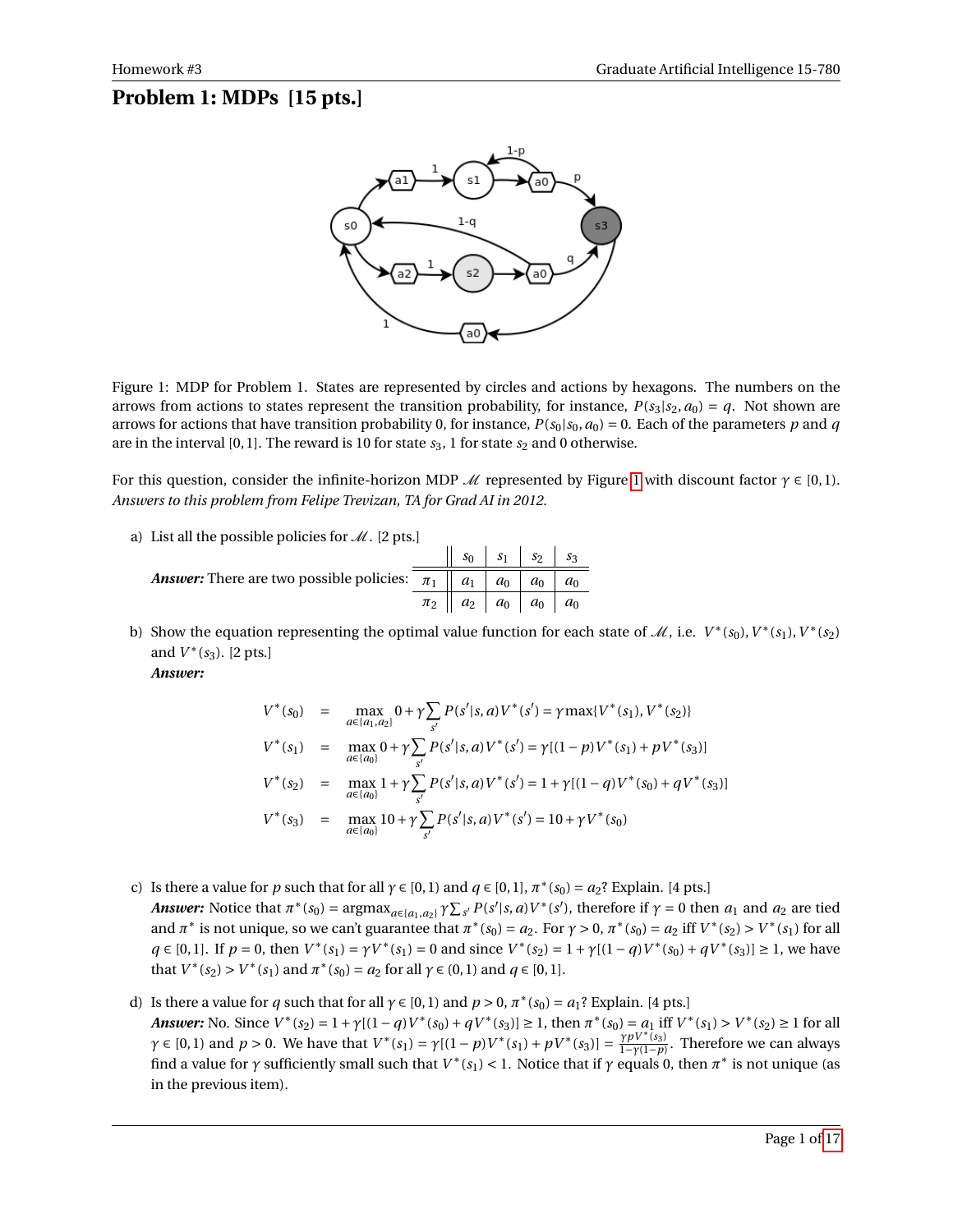e) Using  $p = q = 0.25$  and  $\gamma = 0.9$ , compute  $\pi^*$  and  $V^*$  for all states of M. You can either solve the recursion of item (b) or implement value iteration. In the latter case, the error between  $V^t$  and  $V^*$  allowed is  $\epsilon = 10^{-3}$ , therefore the stop criterion should be max<sub>*s*</sub>  $|V^{t-1}(s) - V^t(s)| \le \varepsilon (1 - \gamma)/\gamma$ . [3 pts.]

|               | So    | S                           | S2      | Sэ      |
|---------------|-------|-----------------------------|---------|---------|
| Answer: $V^*$ |       | 14.1846   15.7608   15.6969 |         | 22.7661 |
|               | $a_1$ | $a_0$                       | $\iota$ | $a_0$   |

## **Problem 2: Q-Learning [35 pts.]**

You are to implement the Q-learning algorithm. Use a discount factor of 0.9. We have simulated an MDP-based grid world for you. The interface to the simulator is to provide a state and action and receive a new state and receive the reward from that state. The world is a grid of  $10 \times 10$  cells, which you should represent in terms of the *x* and *y* coordinates of each cell. And there are four possible actions, North (N), South (S), East (E), and West (W). All the actions are non-deterministic. We have provided C++ versions of the simulator (available off the homework page, in both 32-bit and 64-bit form).

The C++ interface is my\_next\_state(State, Action) and my\_reward(State), where State and Action are defined in mdp-simulation.h. Instructions for using this file are also in the .h as comments.

You are to hand in the learned policy in terms of a function and a Q-table that we can query if needed. You are also to show a graph with the reward gathered by successive episodes of length 100 steps starting in some random position, as learning progresses.

I implemented the Q-learning algorithm on a 10 x 10 grid world with non-deterministic actions, 500 iterations per episode, and discount factor *γ* = 0.9. Since actions were non-deterministic, I used a different version of Qlearning than was presented in class. My update function, given a current state *s*, an action *a* that, when taken, led to new state  $s'$ , is as follows

$$
Q_n(s,a) \leftarrow (1-\alpha_n)Q_{n-1}(s,a) + \alpha_n \left[ R(s') + \max_{a'} Q_{n-1}(s',a') \right]
$$

with  $\alpha_n$  defined as, for example, one of the following:

$$
\alpha_n = \frac{1}{1 + \text{visits}_n(s, a)} \qquad \alpha_n = \frac{x}{y + n} \qquad \alpha_n = \frac{\log(n)}{n} \qquad \alpha_n = x \in [0, 1]
$$

This *α<sup>n</sup>* represents the *learning rate*, which is essentially a weighting of how much the agent cares about its old beliefs versus whatever new belief is currently being presented. For more information, see the seminal paper by Watkins and Dayan [\[3\]](#page-17-1).

The results, like all results in reinforcement learning, were affected by exploitation versus exploration in action selection. I used a mixture of three basic action selection functions: maxAction, randomAction, and mixAction. On the pure exploitation side, maxAction deterministically chooses the action with the highest current Q-value for our current state. On the pure exploration side, randomAction chooses any next action according to a uniform random distribution. Finally, as a basic mixture of the two, mixAction chooses a number  $x \in [0,1)$ , sees if  $x < \epsilon$  for some  $\epsilon \in [0, 1)$ , and executes either randomAction or maxAction. For my experiments,  $\epsilon = 0.05$ .

In Figure [2,](#page-3-0) we show the evolution of the average total discounted reward starting at each state in the grid as the number of episodes of Q-learning increases (rows), as well as across different action selection strategies (columns). In the first row, after 5 episodes, we see that neither the fully random action selection strategy (left column) nor the  $\epsilon$ -greedy selection strategy (right column) provides a very accurate policy for start states that are far from the two main reward sinks. At 25 episodes, both strategies are starting to provide direction for states that are a medium distance from the two reward sinks. Finally, by 10, 000 episodes, both strategies provide a decent approximation of the optimal policy. Critically, though, the purely random strategy is still missing direction for the farthest top right states.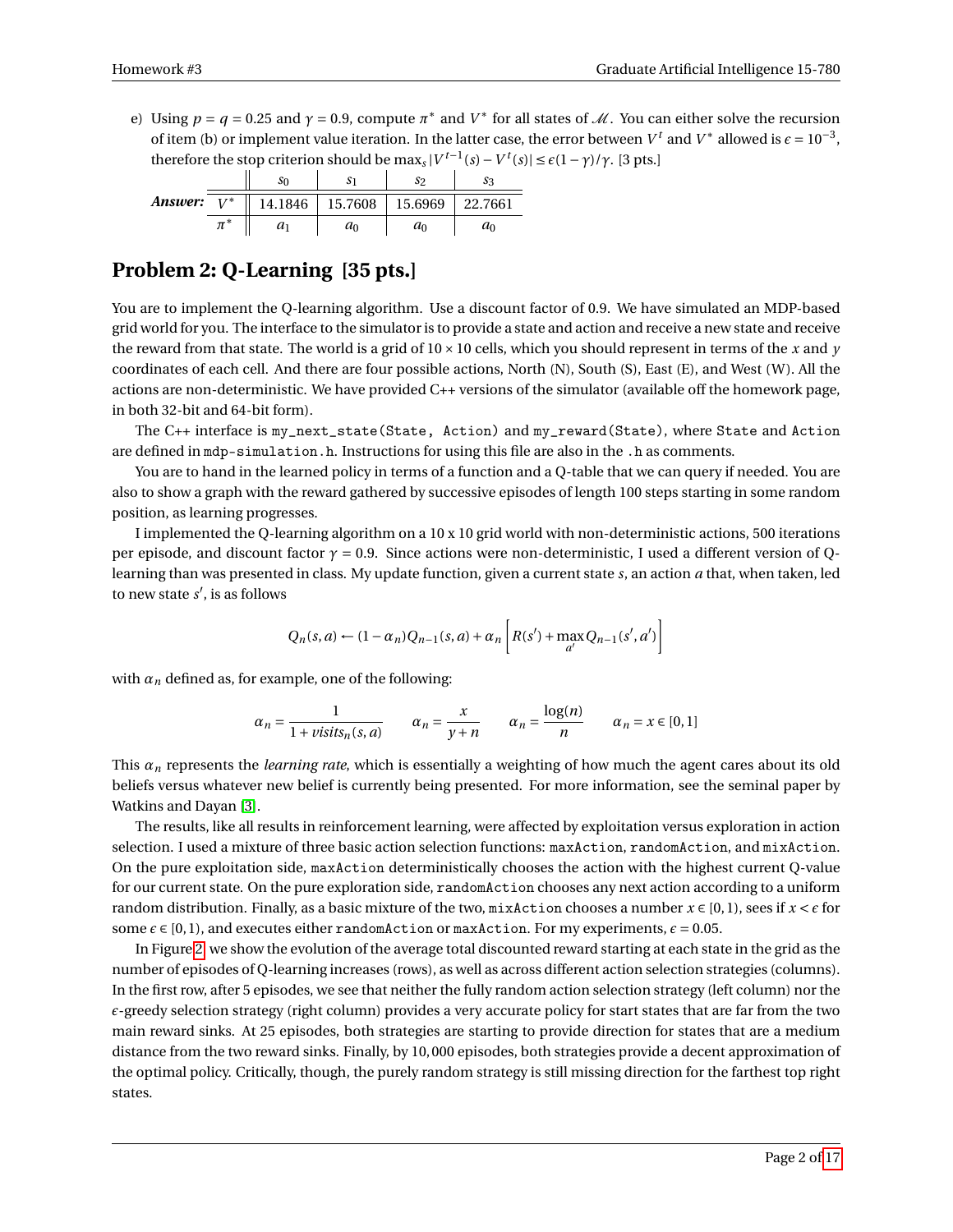Discounted Reward, 5 Iterations, Random Discounted Reward, 5 Iterations, Mix



Discounted Reward, 25 Iterations, Random Discounted Reward, 25 Iterations, Mix



Discounted Reward, 10000 Iterations, Random Discounted Reward, 10000 Iterations, Mix





<span id="page-3-0"></span>Figure 2: Comparison of Q-learning with two different action selection strategies. The left column represents selecting an action *a* with uniform probability  $\frac{1}{|A|}$ , while the right column represents the  $\epsilon$ -greedy strategy of selecting the current max-Q action with probability *²* (exploitation), and selecting an action randomly (exploration) with probability  $1 - \epsilon$ . For these experiments,  $\epsilon = 0.05$ . Note that the  $\epsilon$ -greedy strategy tends to converge more quickly.

In Figure [3,](#page-4-0) we show the average total discounted rewards obtained from executing 100 runs from each start state, using maxAction on our Q-table. There is some evident structure in the world—or my Q-learner is broken on the rightmost states. On the right of Figure [3,](#page-4-0) we "cheat" a little and show the immediate rewards for each state



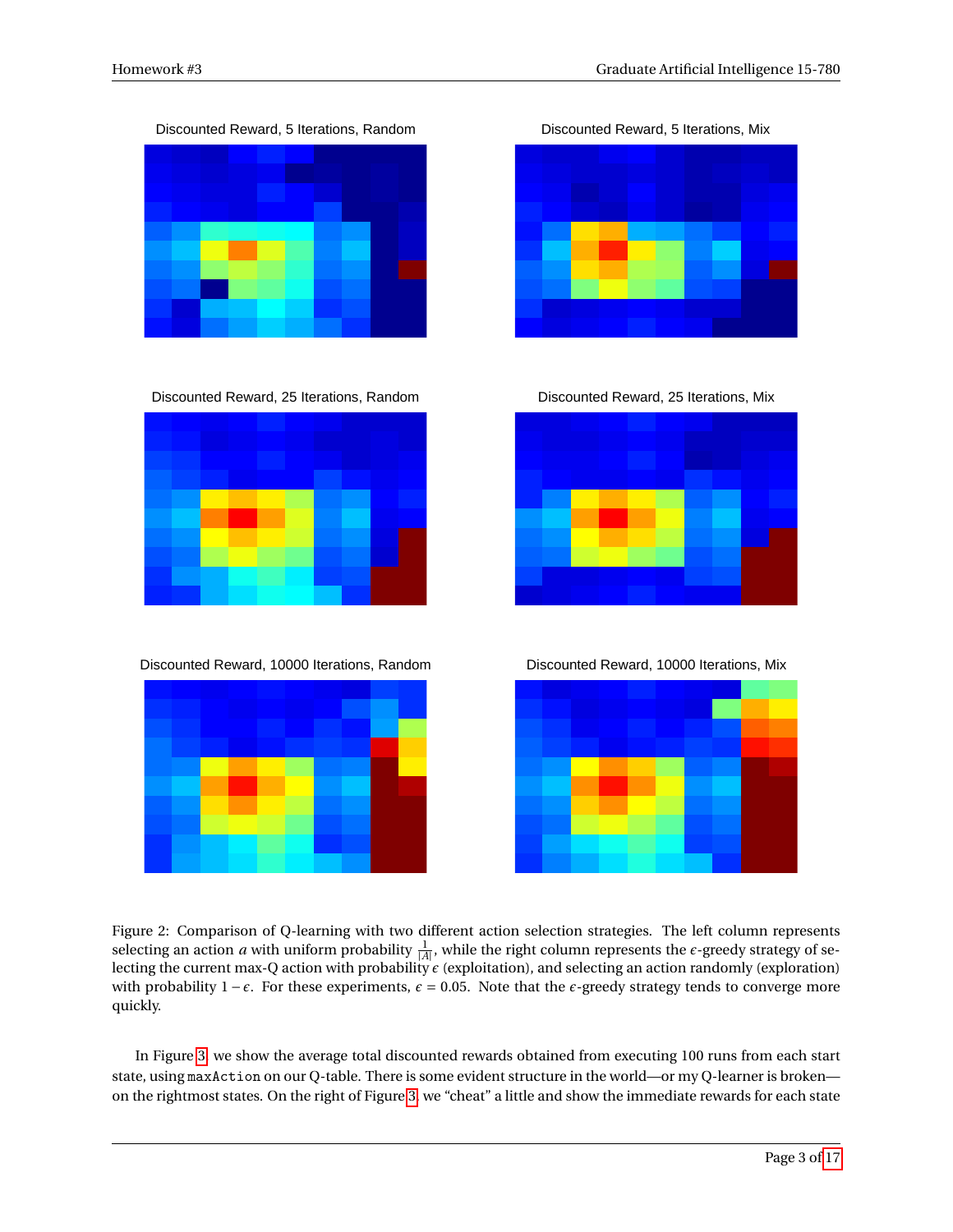

<span id="page-4-0"></span>Figure 3: Left: Final heatmap showing average total discounted reward (100 runs on a policy formed from 100,000 Q-learning runs). Right: The true space of rewards in the grid world.

in the grid world.

Finally, Figure [4](#page-4-1) presents the optimal policy found for this  $10 \times 10$  grid world. This was computed after 100,000 episodes of Q-learning, each with 500 iterations starting from a random location in the space. We used  $\epsilon$ -greedy action selection with  $\epsilon = 0.05$ , and  $\alpha_n$  was defined as  $\frac{1}{1+visits_n(s,a)}$ . The other three  $\alpha$  functions described above converged to 0 too quickly, which curtailed learning before the Q-table could converge to optimality.

| E | E | N. | N – | W  | S. | S. | S. | E | E |
|---|---|----|-----|----|----|----|----|---|---|
| Е | E | S  | W   | W  | S  | Е  | N  | E | Е |
| E | E | S  | N   | W  | S  | E  | E  | E | E |
| Ε | S | S  | S   | W  | N  | Ε  | S  | E | E |
| N | E | N  | E   | Ε  | S  | N  | E  | E | E |
| N | N | N  | W   | S  | S  | N  | N  | E | S |
| W | W | W  | W   | S. | S  | W  | W  | E | W |
| W | W | W  | W   | S  | S  | W  | W  | E | W |
| W | N | N  | N   | W  | S. | W  | W  | E | W |
| W | N | N  | N   | W  | S  | S  | S  | N | W |

<span id="page-4-1"></span>Figure 4: Optimal policy for a  $10 \times 10$  grid world with four non-deterministic actions.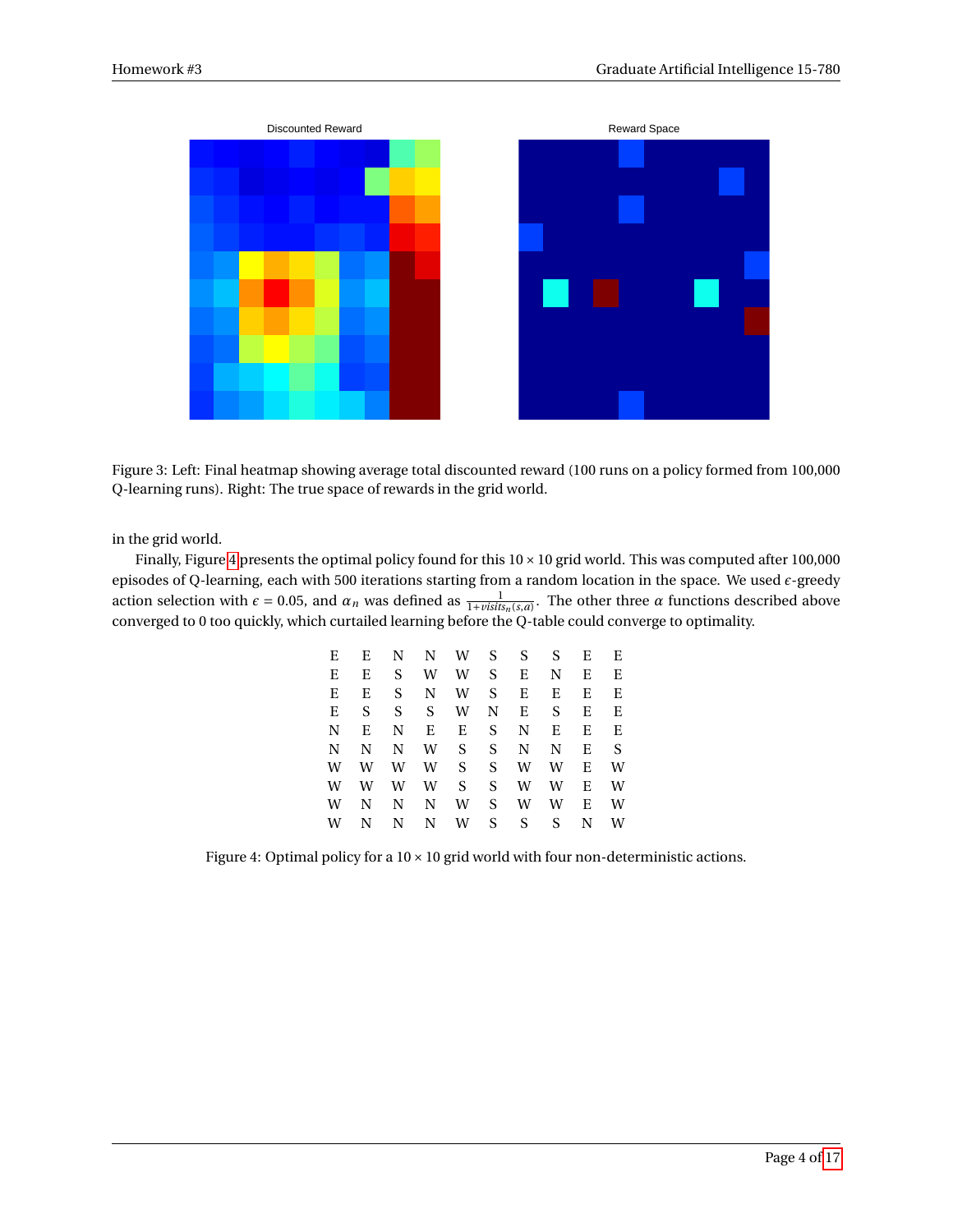## **Problem 3: POMDP Action Models [15 pts.]**

Let the initial belief state  $b_0$  for the 4x3 POMDP world be the uniform distribution over the nonterminal states, i.e., 〈1/9, 1/9, 1/9, 1/9, 1/9, 1/9, 1/9, 1/9, 1/9, 0, 0〉. We will calculate the exact belief state *b*<sup>1</sup> after the agent moves LEFT and its sensor reports exactly 1 adjacent wall using two possible realistic action models. For this question, you may either (a) show your calculations analytically or (b) write a small program/script to do it. *If you choose option (a), make sure to show all your work. If you choose option (b), please upload your code with the solution along with a read me file on how to run your code.*[1](#page-5-0)

- a) What is your sensor model,  $P(e|s')$ ? [1 pt.]
- b) Presume the action model states that every time that an action is against a wall, nothing happens and the agent/robot stays in the same state. Thus, for example, if we are in the state (1,1) and are looking only at the action LEFT, the action model is  $P((1,1)|LEFT, (1,1)) = 1$ . Under this model, calculate the exact belief state *b*<sup>1</sup> after the agent moves Left and its sensor reports exactly 1 adjacent wall. [6 pts.]
- c) Presume the action model states that every time an action is against a wall, the probability of staying in the same state is additive over the possible cases. Thus, for example, if we are in the state (1,1) and take the action LEFT, the probability of hitting the wall to the left is 0.8 and the probability of hitting the wall to the right is 0.1. Thus, the total probability *P*((1, 1)|*LEF T*, (1, 1)) = 0.9. Now, under this model, calculate the exact belief state *b*<sup>1</sup> after the agent moves Left and its sensor reports exactly 1 adjacent wall. [6 pts.]
- d) In each case, which location is the highest probability location? Are the two answers the same or different? [2 pts.]

#### **Solutions: 3a**

An acceptable sensor model is to use  $P(e = Ob$ serving EXACTLY 1 wall  $|s = c$ ertain  $(x,y)$  grid cell). If you use this model, then you get the sensor model matrix for the grid:

$$
0, 0, 1, 0 0, 0, 1, 1 0, 0, 1, 0
$$

Another acceptable sensor model was the 0.9/0.1 sensor model described in the book where the sensor has 0.9 probability of reporting the correct answer (i.e. in (1,1), reporting there are 2 walls) and 0.1 probability of reporting the wrong number of walls (i.e. in (1,1) reporting that there is only 1 wall).

Other sensor models were accepted as well, and based on the assumptions students stated, problem scores were adjusted.

#### **Solutions: 3b**

This is the answer for the grid (using simulation) for the perfect sensor model:

0.0000, 0.0000, 0.0111, 0.0000 0.0000, 0.0000, 0.1333, 0.0111 0.0000, 0.0000, 0.1000, 0.0000

<span id="page-5-0"></span><sup>&</sup>lt;sup>1</sup>This problem was adapted from AIMA 3ed., page 691.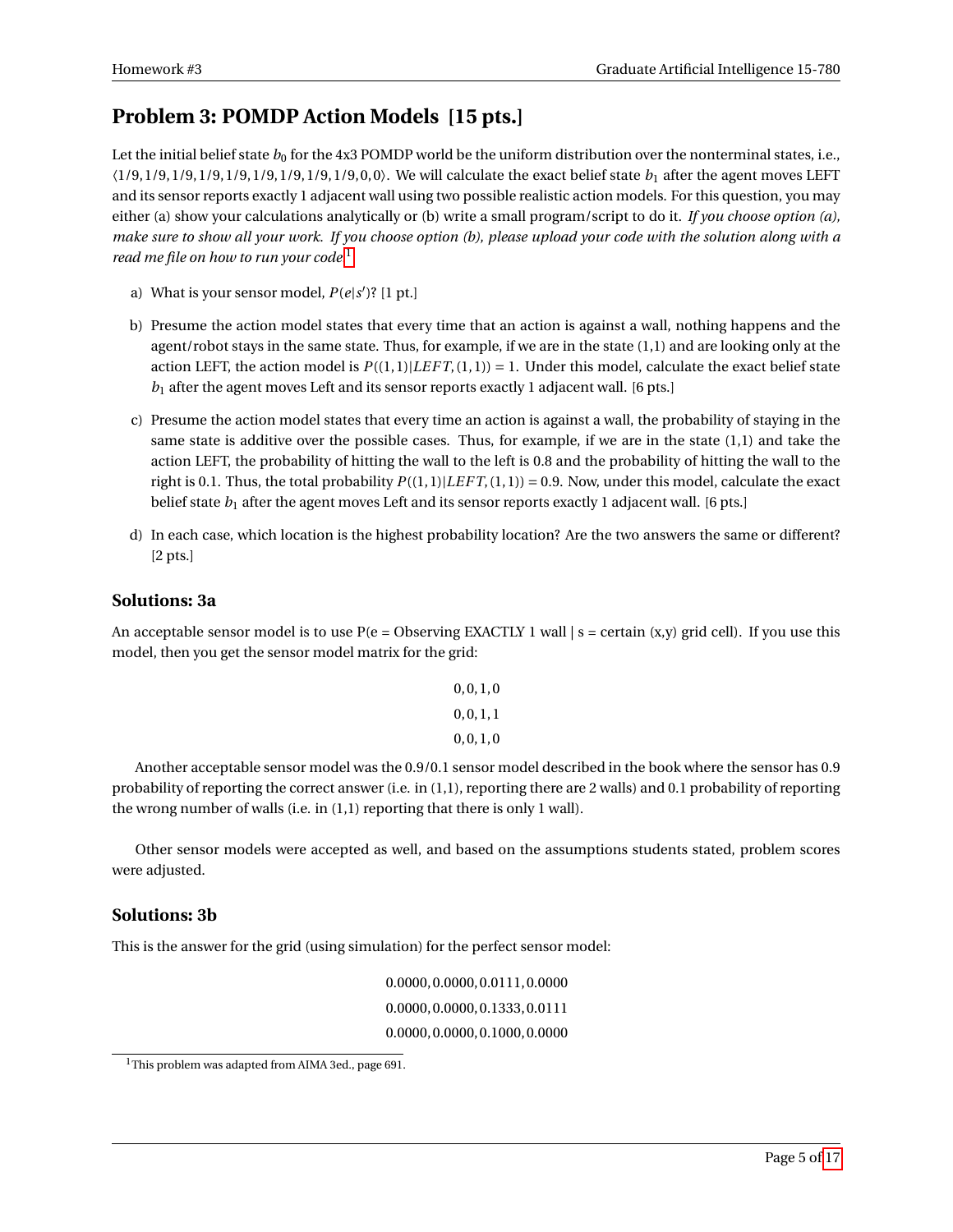Normalization was not required (since the answer doesn't change with normalization) but with normalization, the solution is:

 $b(3, 1) = \frac{9}{23}$  $b(3, 2) = \frac{12}{23}$ <br>  $b(3, 3) = \frac{1}{23}$ <br>  $b(4, 2) = \frac{1}{23}$ 

Here is the answer of the 0.9/0.1 sensor model (with normalization):

 $b(1,1) = \frac{18}{274}$ <br>  $b(2,1) = \frac{10}{274}$ <br>  $b(3,1) = \frac{81}{274}$ <br>  $b(4,1) = \frac{81}{274}$ <br>  $b(1,2) = \frac{10}{274}$ <br>  $b(1,2) = \frac{108}{274}$ <br>  $b(3,2) = \frac{18}{274}$ <br>  $b(4,2) = \frac{9}{274}$ <br>  $b(1,3) = \frac{18}{274}$ <br>  $b(2,3) = \frac{10}{274}$ <br>  $b(3,3) = \frac{$  $b(4, 3) = 0$ 

#### **Solutions: 3c**

This is the answer for the grid (using simulation) without normalization:

0.0000, 0.0000, 0.0222, 0.0000 0.0000, 0.0000, 0.1111, 0.0111 0.0000, 0.0000, 0.1111, 0.0000

Once again, normalization was not required but the answer with normalization is:

 $b(3, 1) = \frac{10}{23}$  $b(3,2) = \frac{10}{23}$ <br> $b(3,3) = \frac{2}{23}$  $b(4,2) = \frac{1}{23}$ 

Here is the answer of the 0.9/0.1 sensor model (with normalization):

*b*(2, 1) =  $\frac{9}{137}$ <br> *b*(3, 1) =  $\frac{45}{137}$ <br> *b*(4, 1) =  $\frac{1}{274}$ <br> *b*(1, 2) =  $\frac{5}{137}$ <br> *b*(3, 2) =  $\frac{45}{137}$ <br> *b*(4, 2) =  $\frac{9}{274}$ <br> *b*(1, 3) =  $\frac{9}{137}$ <br> *b*(2, 3) =  $\frac{1}{137}$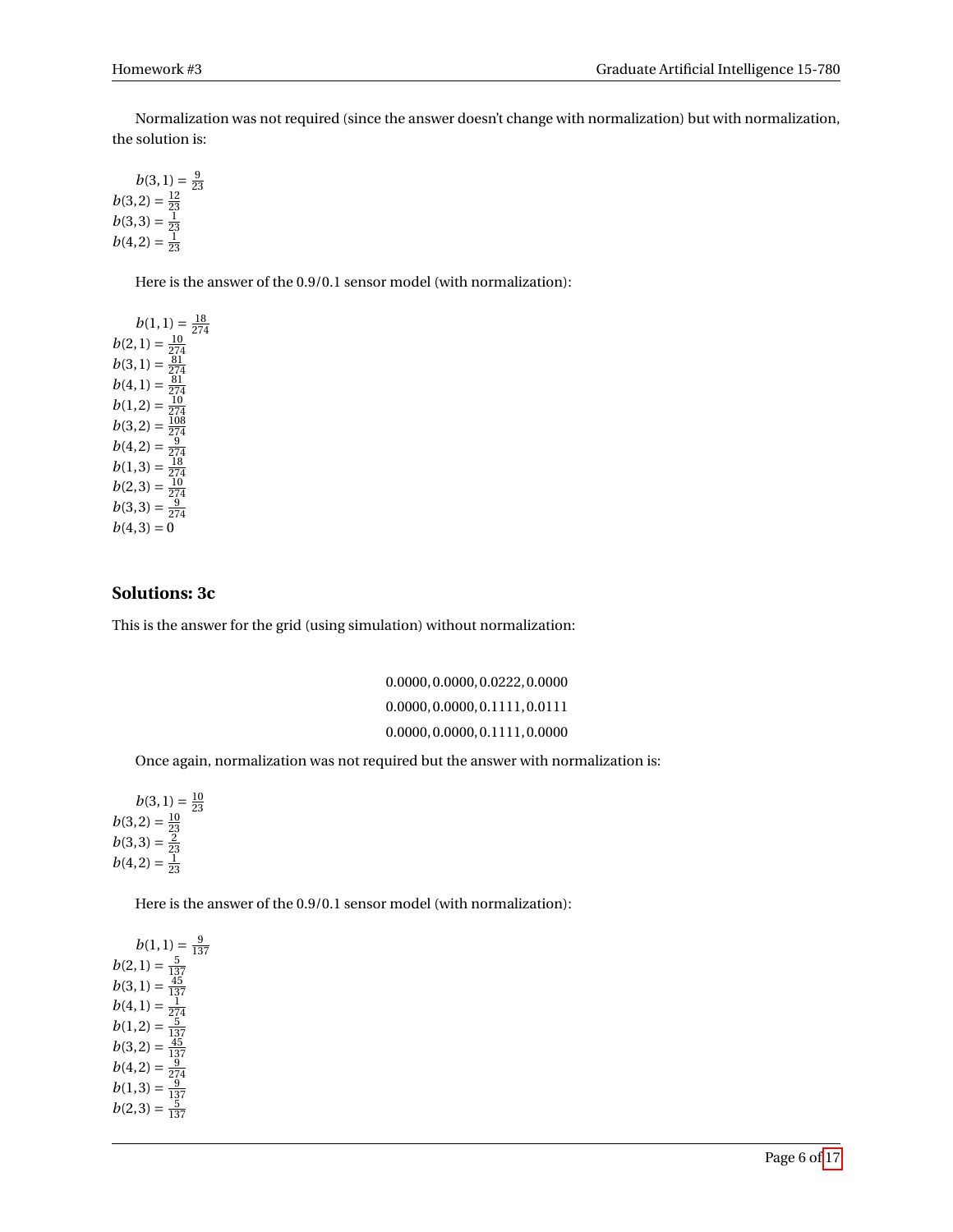$b(3,3) = \frac{9}{137}$  $b(4, 3) = 0$ 

#### **Solutions: 3d**

In 3(b), the highest probability location is (3,2). In 3(c ), the highest probability location is a tie between (3,2) and (3,1). t is interesting that both 3(b) and 3(c ) are plausible action transition models that could be potentially used on localizing a robotic system but the answer in localization is different.

Note: The same 3(d) is true for both the perfect and 0.9/0.1 sensor models.

## **Problem 4: POMDP Grid World Navigation [35 pts.]**

In this problem, we will explore using POMDPs to plan for navigating in discrete grid worlds. While you will not have to actually solve the POMDPs, if you want to try to solve them, we suggest using the zMDP solver: https://github.com/trey0/zmdp.

#### **(1) POMDP Localization**

In this problem, the map of the world is known (see Figure [5\)](#page-7-0), but the robot's position and orientation is unknown. The goal for the robot is to get to square S31 and "announce" that it has reached the goal. If it announces and is actually at the goal location, it receives a reward of +100; if it announces and is not at the goal, the reward is -1000. After announcing, the robot is "magically" transported to a *sink state* (not illustrated) where all actions leave it in that state and it gets no further reward. The robot can also move forward, turn left, and turn right. Turning left or right is deterministic. Moving forward takes it to the square in front of it, unless that square is blocked by a wall, in which case the robot stays where it is. Walls are the outside boundary of the grid and the boundaries of the gray squares, and are represented as solid black lines. The robot can also observe what is in front of it at a cost of 10. The observation tells whether there is a wall in front with 90% accuracy.

|            |     | 513 |
|------------|-----|-----|
| <b>S21</b> |     | S23 |
| <b>S31</b> | S32 | 533 |

<span id="page-7-0"></span>Figure 5: Our robot's world.

- a) Write this domain as a POMDP. Include descriptions of the states, actions, transition function, observations, observation function, and rewards. Do not forget that all actions and observation functions must be defined for all states. Use the 3×3 grid above as the environment that the robot needs to explore. For cases where the transition or observation functions are repetitive, you can just enumerate the functions for one set of states and point out what the pattern is for the other states. [5 pts.]
- <span id="page-7-1"></span>b) Assume that the robot's initial belief is uniformly distributed amongst all the white cells in the environment, but it knows it is facing north (up, in the diagram). Assume that the robot executes the sequence 〈forward;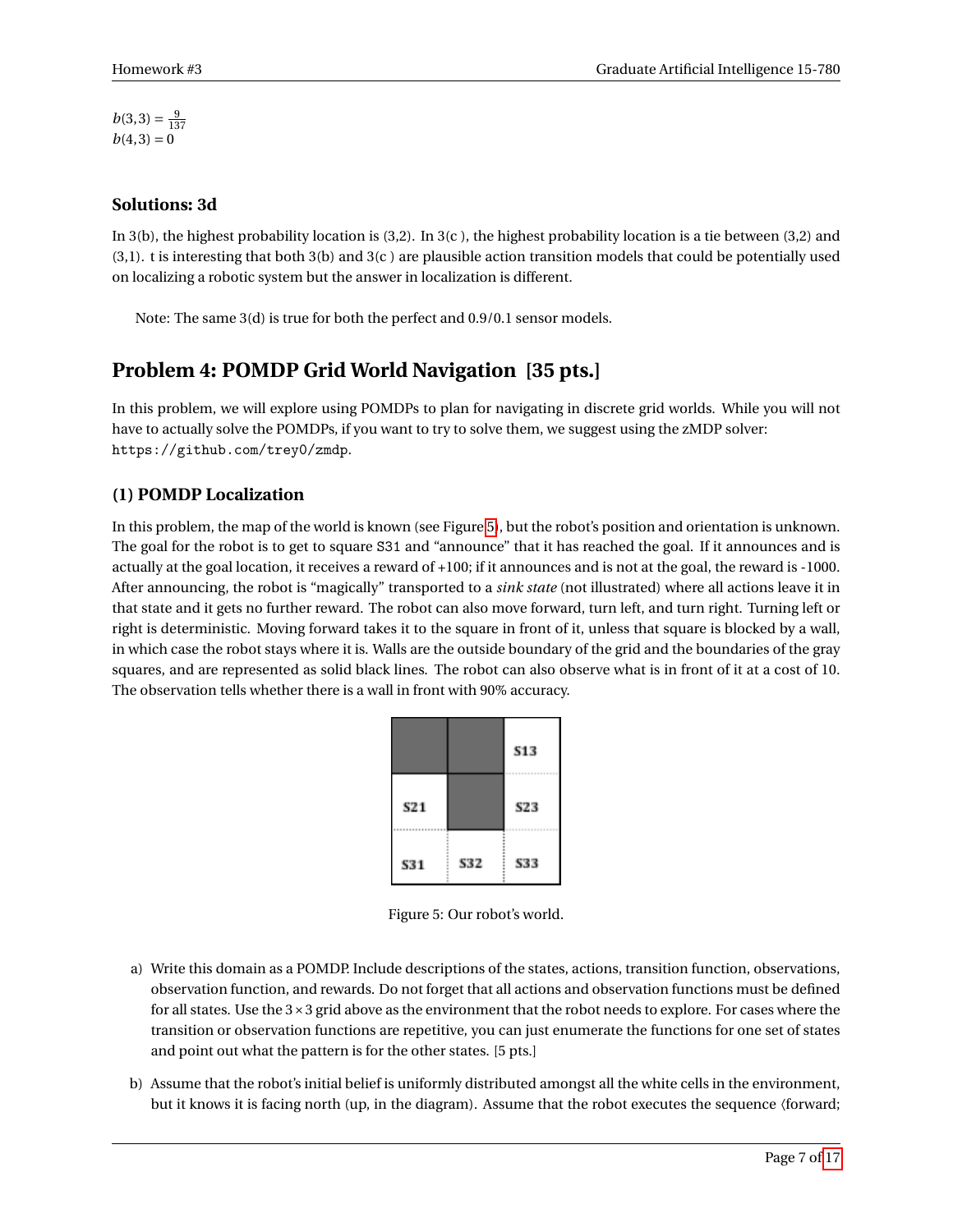right; observe; left; forward; observe〉. Assume the first observation returns "wall" and the second returns "open". Show the belief states of the robot after each action. [5 pts.]

- c) Show the optimal MDP policy (it is the obvious thing to do—you can easily generate it by hand). Using this policy and the assumption about the initial state given in [\(2\)](#page-7-1) above, answer the following (in case of ties, choose an arbitrary, but fixed, tie-breaking method, and indicate which method you are using, such as choosing actions that come earlier in the dictionary): [10 pts.]
	- (a) What is the sequence of actions chosen (up to the "announce") using the "most likely" heuristic?
	- (b) What is the sequence of actions chosen (up to the "announce") using the "voting" heuristic?
	- (c) If the sequences differ, explain, in general terms, why the two heuristics produce different results; if the sequences are the same, explain, in general terms, what it is about this particular domain that they produce the same results.

#### **(2) POMDP Mapping**

In this problem, the robot knows its initial starting position and orientation, but it does not know which environment it is in (out of the six environments shown in Figure [6\)](#page-8-0). The goal is for the robot to "announce" which environment it is in. If it announces correctly, it gets a reward of +100; if it announces incorrectly, the reward is -1000. After announcing, the robot is "magically" transported to a *sink state* (not illustrated) where all actions leave it in that state and it gets no further reward. The robot can also move forward, turn left, and turn right. Turning left or right is deterministic. Moving forward takes it to the square in front of it, unless that square is blocked by a wall, in which case the robot stays where it is. The robot can also observe what is in front of it at a cost of 10. The observation tells whether there is a wall in front with 100% accuracy. As in part 1, walls (solid black lines) appear at the borders of the grid and surrounding all gray squares.



<span id="page-8-0"></span>Figure 6: Uncertainty over six possible worlds in which our robot might reside.

a) Write this domain as a POMDP. Include descriptions of the states, actions, transition function, observations, observation function, and rewards. Use the six environments above as the set of environments that the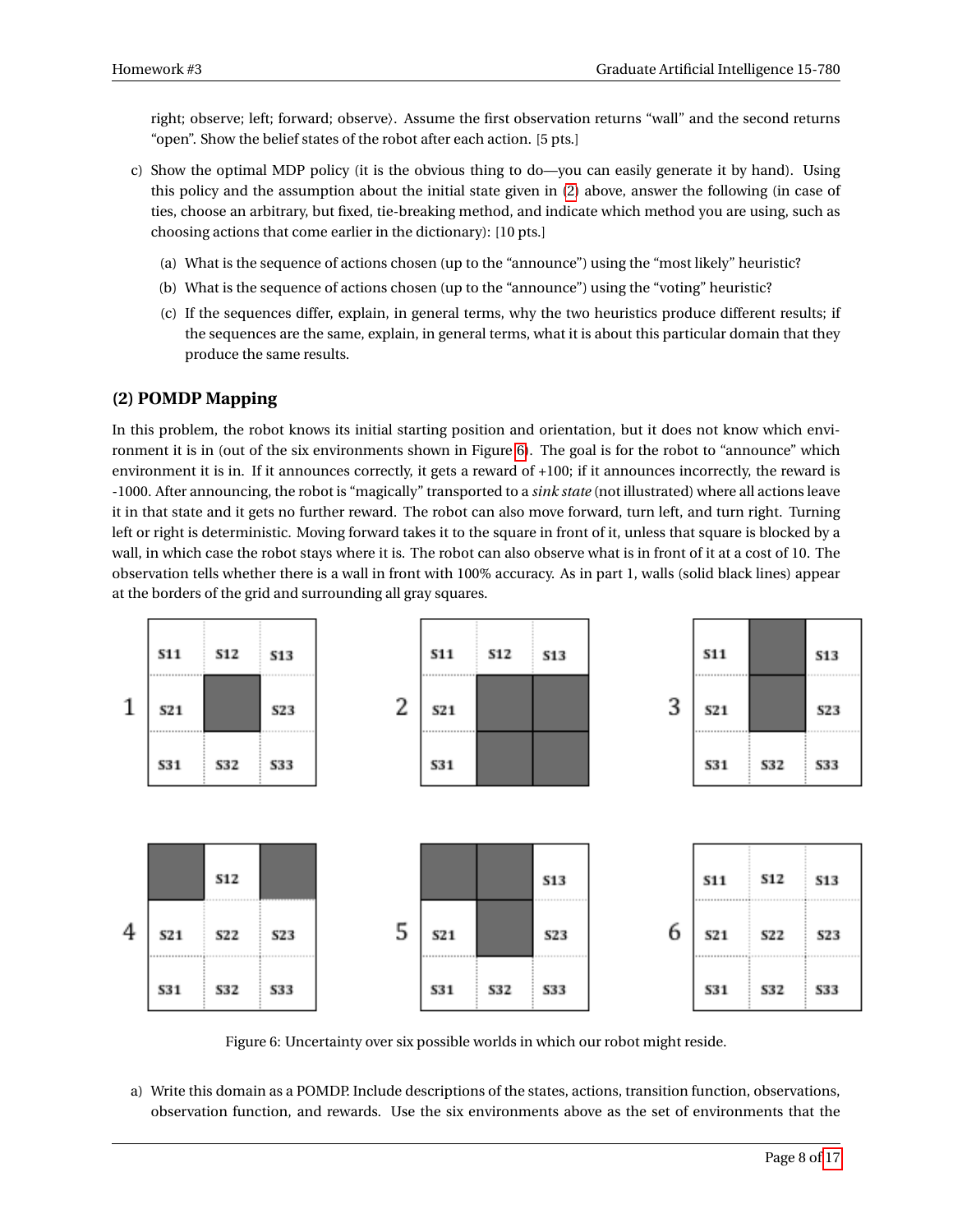robot could possibly be in. For cases where the transition or observation functions are repetitive, you can just enumerate the functions for one set of states and point out what the pattern is for the other states. [5 pts.]

b) Assume that the robot's initial belief is that it is in state S31 facing north (up), and it has uniform belief about which environment it is in. Assume that the robot executes the sequence  $\langle$  forward; right; observe; forward; left; forward; right; observe; announce environment 1 (the top left map above)〉. Assume the first observation returns "wall" and the second returns "open". Show the belief states of the robot after each action. What is the expected, undiscounted reward of this sequence? [10 pts.]

### **Solutions Follow!**

#### **A. POMDP Localization**

For this problem, we assume the map of the world is known, but the location and orientation of the robot are not.

a) A POMDP is defined as some tuple  $(S, A, O, T, \Omega, R)$  with:

| Symbol                                                   | Name                 | In Our Example                                        |
|----------------------------------------------------------|----------------------|-------------------------------------------------------|
|                                                          | set of states        | {grid $\times$ agent's orientation} $\cup$ {sink}     |
| A                                                        | set of actions       | {left, right, forward, announce, observe}             |
|                                                          | set of observations  | {wall-in-front}                                       |
| $T: S \times A \times S \rightarrow [0,1]$               | transition function  | probability of (not) moving agent to states           |
| $\Omega: O \times S \times A \times S \rightarrow [0,1]$ | observation function | given $(\neg)$ wall-in-front, where am I?             |
| $R: S \times A \rightarrow \mathbb{R}$                   | reward function      | announce $(+100 \text{ or } -1000)$ , observe $(-10)$ |

We define the states to be  $\{\{S21, S31, S32, S23, S33, S13, \text{sink}\} \times \{N, S, E, W\}\}$ ; that is, the state space is the set of all physical grid spaces cross all possible orientations in the space. We assume that the set of possible actions and observations are the same for all states. Then, we must define transition function *T* , observation function Ω, and reward function *R* for each state.

**Sink states:** The robot is transported to this state after announcing. The robot stays in this state regardless of action and observation and receives no reward. Thus

$$
T(\sin k, \cdot, s) = \begin{cases} 1 & \leftarrow & s = \sin k \\ 0 & \leftarrow & s \neq \sin k \end{cases}
$$
\n
$$
R(\sin k, \cdot) = 0
$$
\n
$$
\Omega(o, \sin k, a, s) = \begin{cases} 0.1 & \leftarrow & s = \sin k \land a = \text{observe} \land o = \text{wall} \\ 0.9 & \leftarrow & s = \sin k \land a = \text{observe} \land o \neq \text{wall} \\ 0.5 & \leftarrow & s = \sin k \land a \neq \text{observe} \land o = \cdot \end{cases}
$$
\n
$$
underfined \leftarrow s \neq \sin k
$$

Where sink represents the robot, with any orientation, existing in the sink state. Note  $\Omega$  specifically: if we observe in sink and transition to sink, we have a 10% chance of believing a wall is nearby (although no wall exists) and a 90% chance of observing the true "no wall" state. If we do any other action in sink and transition to sink, we get no information, or 50%, about our one observation. Finally, if we do any action at all in sink and transition to some  $s \neq \text{sink}$ , the behavior is undefined; this should never occur.

**Goal states:** State S31 is a goal state. The robot gets +100 reward if it performs announce here. State S31 has walls to the south and the west.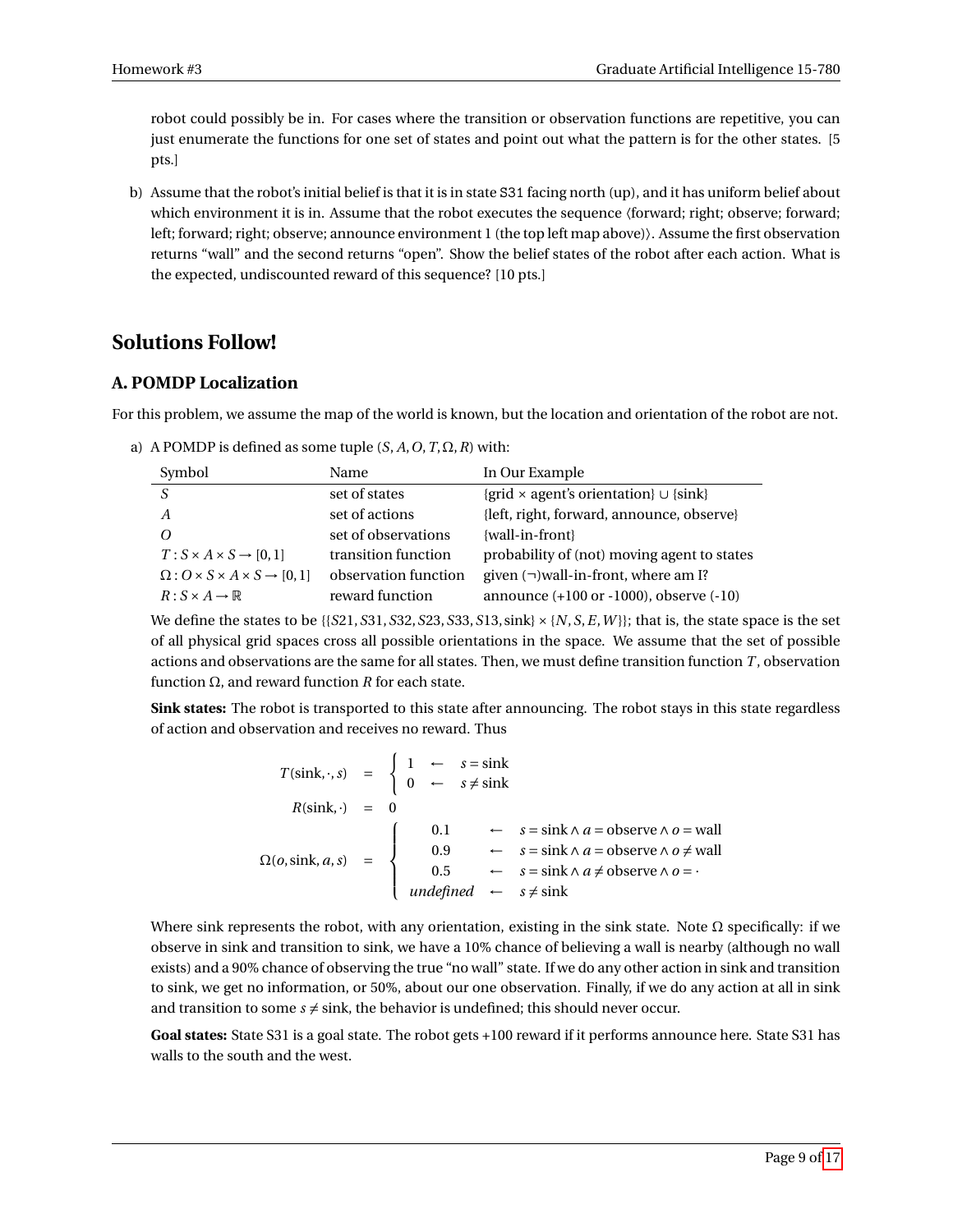| <b>Transition Function</b> |          |                |             |  |  |
|----------------------------|----------|----------------|-------------|--|--|
| State                      | Action   | State'         | Probability |  |  |
| $S31-N,S,E,W$              | announce | sink           | 1.0         |  |  |
| S31-N, S, E, W             | observe  | S31-N, S, E, W | 1.0         |  |  |
| S31-N                      | left     | $S31-W$        | 1.0         |  |  |
| $S31-W$                    | left     | S31-S          | 1.0         |  |  |
| $S31-S$                    | left     | S31-E          | 1.0         |  |  |
| S31-E                      | left     | $S31-N$        | 1.0         |  |  |
| S31-N                      | right    | $S31-E$        | 1.0         |  |  |
| S31-E                      | right    | S31-S          | 1.0         |  |  |
| S31-S                      | right    | $S31-W$        | 1.0         |  |  |
| $S31-W$                    | right    | $S31-N$        | 1.0         |  |  |
| $S31-N$                    | forward  | $S21-N$        | 1.0         |  |  |
| S31-E                      | forward  | S32-E          | 1.0         |  |  |
| S31-S                      | forward  | S31-S          | 1.0         |  |  |
| $S31-W$                    | forward  | $S31-W$        | 1.0         |  |  |

The only interesting part of S31's observation function is that, upon execution of announce, the agent is nondeterministically transported to the sink state.

| Reward Function |                        |        |  |  |
|-----------------|------------------------|--------|--|--|
| State           | Action                 | Reward |  |  |
| $S31-N,S,E,W$   | announce               | $+100$ |  |  |
| $S31-N,S,E,W$   | observe                | $-10$  |  |  |
| $S31-N,S,E,W$   | {left, right, forward} |        |  |  |

As mentioned before, the agent receives +100 reward if it announces in the goal state. It receives the standard -10 reward if it observes, and no reward otherwise.

| <b>Observation Function</b> |               |                |        |             |  |
|-----------------------------|---------------|----------------|--------|-------------|--|
| Observation                 | State         | Action         | State' | Probability |  |
| wall                        | $S31-N,S,E,W$ | $\neg$ observe |        | 0.5         |  |
| $\neg$ wall                 | $S31-N,S,E,W$ | $\neg$ observe |        | 0.5         |  |
| wall                        | S31-W,S       | observe        |        | 0.9         |  |
| $\neg$ wall                 | S31-W,S       | observe        |        | 0.1         |  |
| wall                        | S31-N,E       | observe        |        | 0.1         |  |
| $\neg$ wall                 | S31-N,E       | observe        |        | 0.9         |  |

We receive no information (wall =  $0.5$ ,  $\text{-}$ wall = 0.5) about the only observation if we do not execute observe. If we are facing a wall in S31-W or S31-S, we receive a wall confirmation with probability 0.9. If we are not facing a wall in S31-N or S31-E, we receive a ¬wall confirmation with probability 0.9.

**Non-goal states:** States S21, S32, S23, S33, and S13 are non-goal, non-sink states. These will all have similar behavior to the goal state S31 above, except any announce action will result in -1000 reward before transporting the agent to the sink state. Specifically, the transition function is identical—with replacement of states—to S31. The reward function is as follows:

| <b>Reward Function</b>  |                        |         |  |  |
|-------------------------|------------------------|---------|--|--|
| State                   | Action                 | Reward  |  |  |
| S21,32,23,33,13-N,S,E,W | announce               | $-1000$ |  |  |
| S21,32,23,33,13-N,S,E,W | observe                | $-10$   |  |  |
| S21,32,23,33,13-N,S,E,W | {left, right, forward} | 0       |  |  |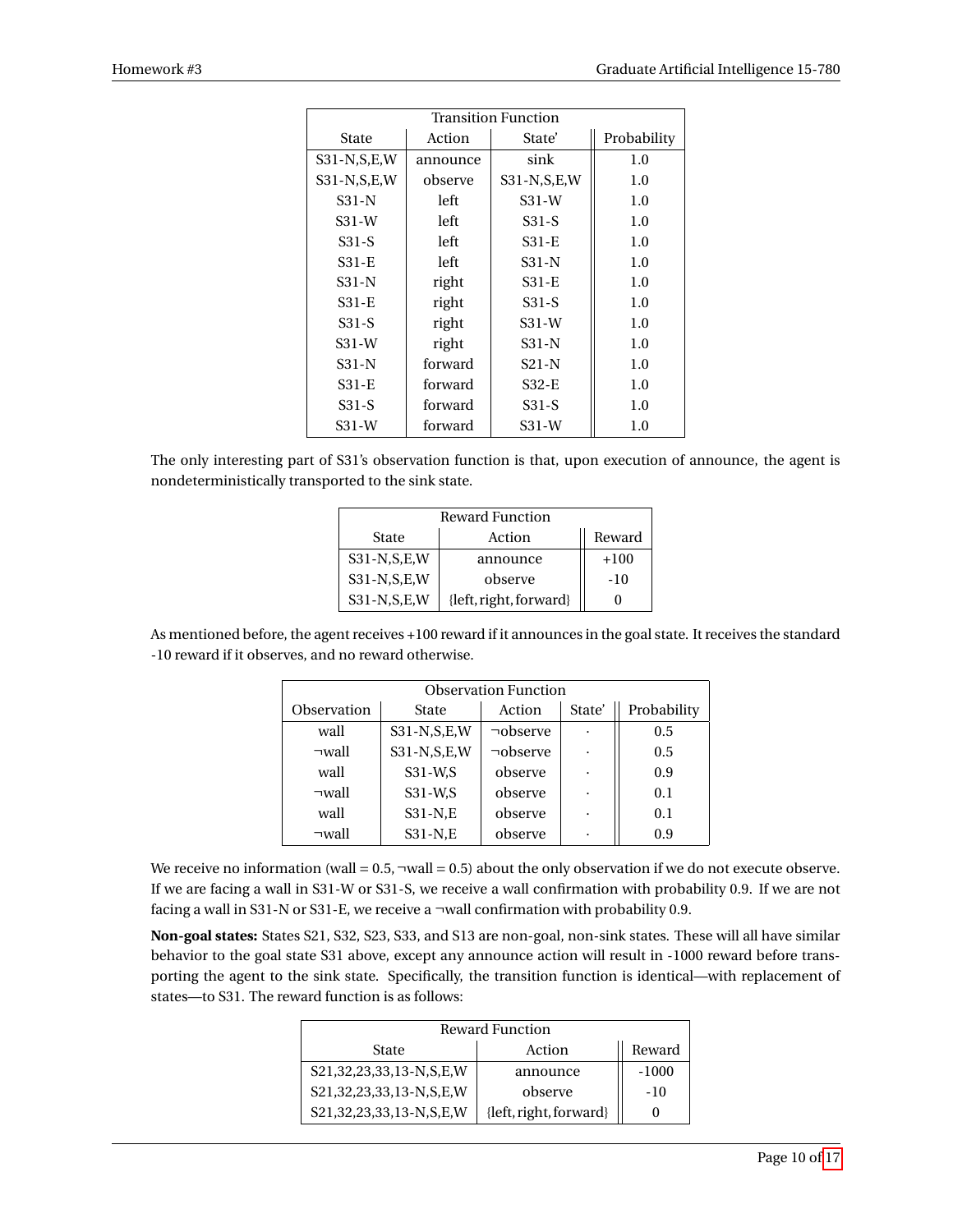| <b>Observation Function</b> |               |                |        |             |  |
|-----------------------------|---------------|----------------|--------|-------------|--|
| Observation                 | State         | Action         | State' | Probability |  |
| wall                        | $S13-N,S,E,W$ | $\neg$ observe |        | 0.5         |  |
| $\neg$ wall                 | $S13-N,S,E,W$ | $\neg$ observe |        | 0.5         |  |
| wall                        | $S13-N,E,W$   | observe        |        | 0.9         |  |
| $\neg$ wall                 | $S13-N,E,W$   | observe        |        | 0.1         |  |
| wall                        | $S13-S$       | observe        |        | 0.1         |  |
| $\neg$ wall                 | $S13-S$       | observe        |        | 0.9         |  |

Finally, the observation function for each state will follow the same spirit as the S31 observation function above. Below is S13's observation function as an example:

The other states follow, adjusting for the presence or lack of walls.

b) Assume the robot assigns 1/6 probability to being in each state, but knows it is facing N. It executes action sequence {forward, right, observe, left, forward, observe}. The first observe returns wall; the second observe returns ¬wall. In the discussion of belief states below, assume 0% belief for all unmentioned states.

**initial**

|     | $S21-N$   S31-N   S32-N   S23-N   S33-N   S13-N |     |     |     |     |
|-----|-------------------------------------------------|-----|-----|-----|-----|
| 1/6 | 1/6                                             | 1/6 | 1/6 | 1/6 | 1/6 |

#### **forward**

| <b>S21-N</b> | S32-N | S33-N | $\pm$ S13-N |
|--------------|-------|-------|-------------|
| 2/6          | 1/6   | 176   | 2/6         |

#### **right**

| $S21-E$ | $S32-E$ | $S33-E$ | S <sub>13</sub> -E |
|---------|---------|---------|--------------------|
| 2/6     | 176     | 1/6     | 2/6                |

**observe returns wall**. Note that S21-E, S-33E, S13-E all have a wall, while S32-E does not. S32-E keeps 0.1 of its mass, while the three other states split 0.9 of S32-E's mass.

| <b>S21-E</b> | – S32-E | <b>S33-E</b> | S13-E |
|--------------|---------|--------------|-------|
| 23/60        | 1/60    | 13/60        | 23/60 |

**left**

| $S21-N$ | $S32-N$ | $\mid$ S33-N | - S13-N |
|---------|---------|--------------|---------|
| 23/60   | 1/60    | 13/60        | 23/60   |

#### **forward**

| S21-N | S32-N | S13-N |
|-------|-------|-------|
| 23/60 | 1760- | 36/60 |

**observe returns** ¬**wall**. Note that each of S21-N, S32-N, S13-N has a wall. None of the non-zero states do not have a wall, so although ¬wall was returned, nothing changes.

| S21-N | $S32-N$ | $S13-N$ |
|-------|---------|---------|
| 23/60 | 1/60    | 36/60   |

c) One way to avoid the computational intractability of solving POMDPs exactly is to use greedy heuristics to solve the underlying MDPs approximately. First, we give the optimal policy for the underlying MDP of the problem above. To break ties, we favor moving forward before turning clockwise before announcing.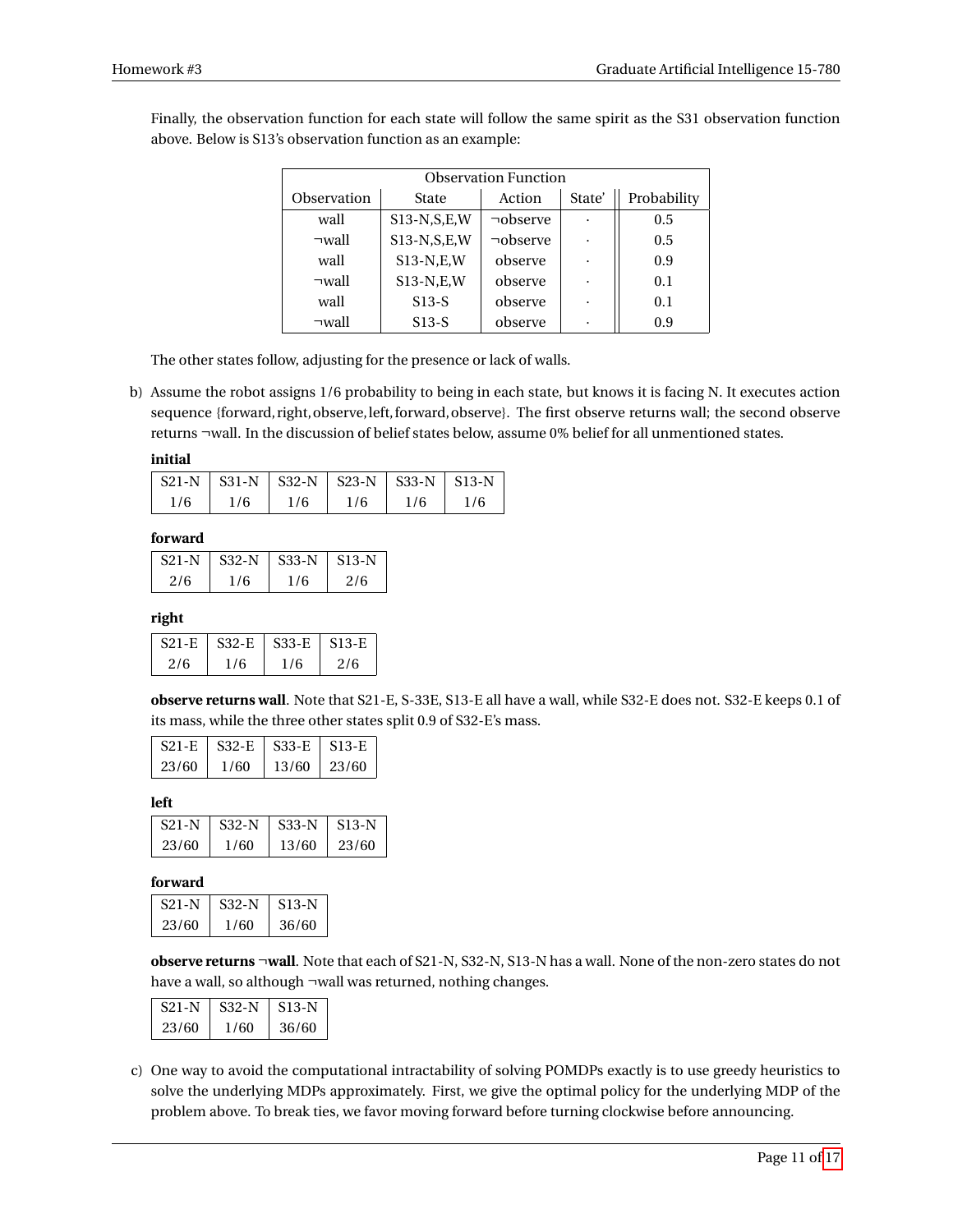|         | <b>Optimal MDP Policy</b> |         |          |              |          |              |          |  |
|---------|---------------------------|---------|----------|--------------|----------|--------------|----------|--|
| State   | Action                    | State   | Action   | <b>State</b> | Action   | <b>State</b> | Action   |  |
| $S21-N$ | right                     | $S21-E$ | right    | $S21-S$      | forward  | $S21-W$      | left     |  |
| $S31-N$ | announce                  | $S31-E$ | announce | $S31-S$      | announce | $S31-W$      | announce |  |
| $S32-N$ | left                      | $S32-E$ | right    | $S32-S$      | right    | $S32-W$      | forward  |  |
| $S23-N$ | left                      | $S23-E$ | right    | $S23-S$      | right    | $S23-W$      | forward  |  |
| $S33-N$ | right                     | S33-E   | right    | $S33-S$      | forward  | $S33-W$      | left     |  |
| $S13-N$ | right                     | $S13-E$ | right    | $S13-S$      | forward  | $S13-W$      | left     |  |
| sink-N  | $\bullet$                 | sink-E  |          | sink-S       | ٠        | sink-W       | ٠        |  |

- **i)** Using the "most likely" heuristic [\[1\]](#page-17-2), we select the action with best Q-value for the most probable state.
	- We start with 1/6 belief for facing north in each of the six Sxy-N states, and 0 belief in sink. We now run into a problem. Our policy choice is defined as

$$
\pi(b(s)) = \underset{a}{\operatorname{argmax}} \bigg(Q(\underset{s}{\operatorname{argmax}}(b(s), a))\bigg)
$$

The issue is that  $b(s) = 1/6$  for six states. We break this tie by choosing a state that is earlier in the dictionary, in this case S13-N. The policy then gives us action right.

- We now have 1/6 belief for facing east in the six Sxy-E states. Using the same tie-breaker, we choose action right again.
- Again, we have 1/6 belief for facing south in the six Sxy-S states. Tie-breaking to S13-S, we choose forward.
- Our belief is now 2/6 for S31-S, 1/6 for S32-S, 1/6 for S33-S, and 2/6 for S23-S. We tie break between S31-S and S23-S by choosing the lexicographically lower S23-S. The policy gives us right.
- Again, our belief is now 2/6 for S31-W, 1/6 for S32-W, 1/6 for S33-W, and 2/6 for S23-W. We tie break between S31-W and S23-W by choosing the lexicographically lower S23-W. The policy gives us forward.
- Our belief is now 3/6 S31-W, 1/6 S33-W, and 2/6 S32-W. We have no tie to break, so we choose to end with announce.

Thus, the final **most likely** sequence is: {right, right, forward, right, forward, announce}.

- **ii)** Using the "voting" heuristic [\[2\]](#page-17-3), we take the action that is represented by the most states, weighted by the belief that our agent is in that state.
	- We start with 1/6 belief for facing north in each of the six main states, and 0 belief for the sink. Our policy has 3 right, 2 left, and 1 announce, so we choose right (with weight  $3/6 > 2/6 > 1/6$ ).
	- Now we have 1/6 belief for facing east in each of the six states. Our policy has 5 right, 1 announce, so we choose right (with weight  $5/6 > 1/6$ ).
	- Now we have 1/6 belief for facing south in each of the six states. Our policy shows 3 forward, 2 right, and 1 announce. We vote forward.
	- We have 2/6 belief in S31-S, 1/6 in S32-S, 1/6 in S33-S, and 2/6 in S23-S. This yields 2/6 score for announce,  $1/6 + 2/6 = 3/6$  for right, and  $1/6$  for forward. We vote for right.
	- We have 2/6 belief in S31-W, 1/6 in S32-W, 1/6 in S33-W, and 2/6 in S23-W. This yields 2/6 score for announce,  $1/6 + 2/6 = 3/6$  for forward, and  $1/6$  for left. We vote for forward.
	- We have 3/6 belief in S31-W, 2/6 in S32-W, and 1/6 in S33-W. This yields 3/6 score for announce, 2/6 for forward, and 1/6 for left. We vote on announce and end.

The final sequence of actions for **voting** is: {right, right, forward, right, forward, announce}.

**iii)** In general, these two heuristics will not produce the same sequence of actions for a domain. In this case, they did; however, had I chosen a different tie breaking rule for equal beliefs in different states,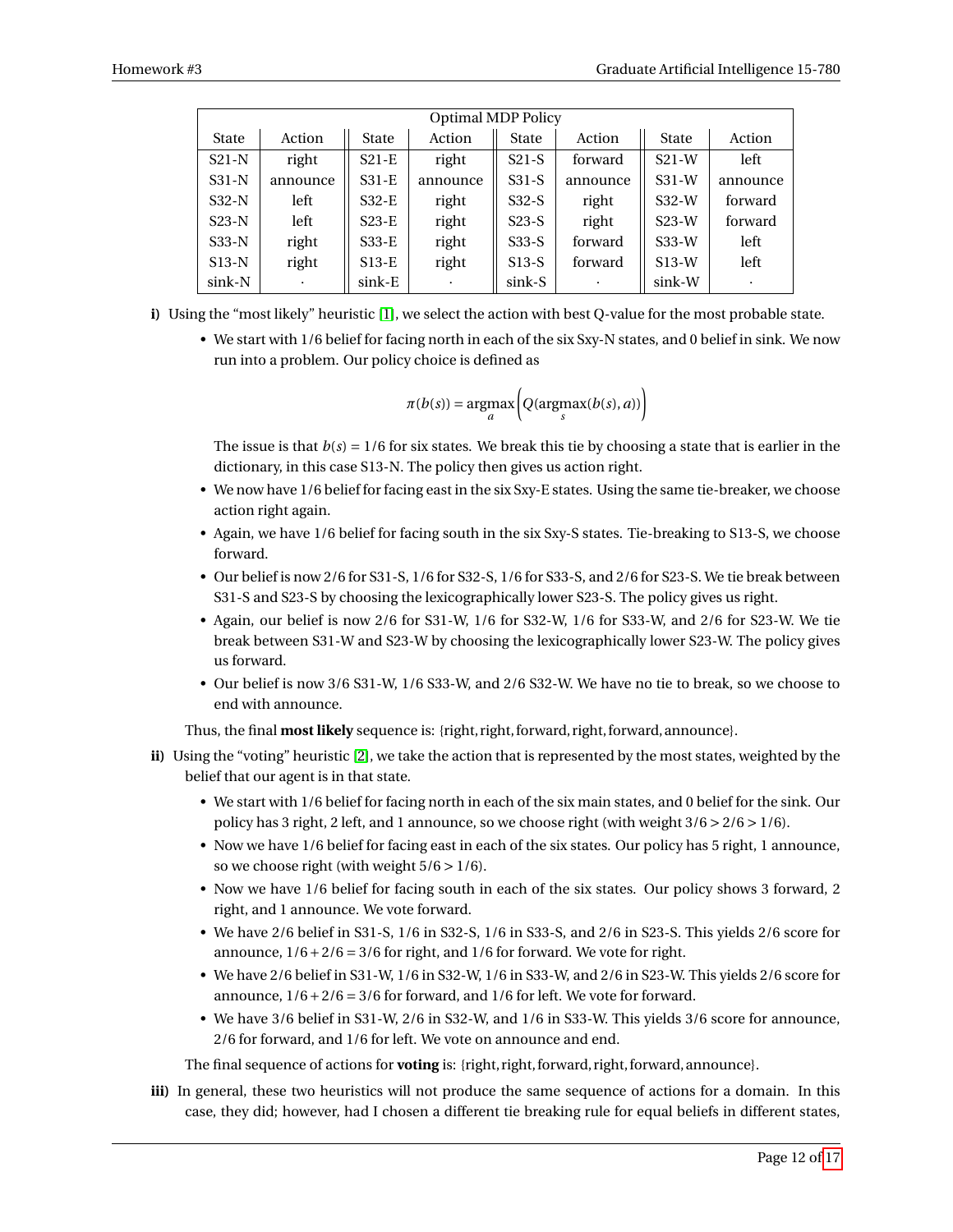the results would have been quite different. For instance, had the tie breaker been "I will always choose S31 over other equal-belief states," the action sequence returned by the "most likely" heuristic would have been {announce}, while the "voting" heuristic would have remained unchanged.

It seems like the "voting" heuristic is more robust than the "most likely" heuristic, at only a slightly higher computational cost.

#### **B. POMDP Mapping**

For this problem, the robot knows his initial position and orientation, but does not know in which of six worlds {*W* 1,...,*W* 6} it is located.

a) Our new POMDP is defined as a tuple  $(S, A, O, T, \Omega, R)$ . The general  $O, T, \Omega$ , and  $R$  are the same as in the previous problem, while the state space *S* and action space *A* are edited slightly to include the introduction of six different worlds:

$$
S = \{ \{W1, W2, W3, W4, W5, W6\} \times \{S11, S12, S13, S21, S22, S23, S31, S32, S33\} \times \{N, S, E, W\} \cup \{\{sink\} \times \{N, S, E, W\} \}
$$
  

$$
A = \{left, right, forward, observe, announced, ..., announced \}
$$

| Symbol                                                   | Name                 | In Our Example                                        |
|----------------------------------------------------------|----------------------|-------------------------------------------------------|
|                                                          | set of states        | defined above                                         |
| A                                                        | set of actions       | defined above                                         |
| Ω                                                        | set of observations  | {wall-in-front}                                       |
| $T: S \times A \times S \rightarrow [0,1]$               | transition function  | probability of (not) moving agent to states           |
| $\Omega: O \times S \times A \times S \rightarrow [0,1]$ | observation function | given $(\neg)$ wall-in-front, where am I?             |
| $R: S \times A \rightarrow \mathbb{R}$                   | reward function      | announce $(+100 \text{ or } -1000)$ , observe $(-10)$ |

**Sink states:** Defined as in Part A. Actions always lead to no new states, no new observations, no new positive or negative reward. Regardless of from which environment the robot announced, it is transported to this ubiquitous sink state.

**Rewards:** The goal states for a robot depend on in which environment the robot is located. For instance, let us assume that the robot is in environment W1. Then, for any of the legal states  $s \in \{W_1 - S_1\}$ ,  $W_1 -$ *S*12,...,*W* 1−*S*33}, if the robot announces W1, it will receive +100 reward before being transported to a sink state. Otherwise, for any of the legal states  $s \in \{W(2,3,4,5,6)$ -S11,...,  $W(2,3,4,5,6)$ -S33}, if the robot announces W1, it receives -1000 reward before sink state transportation.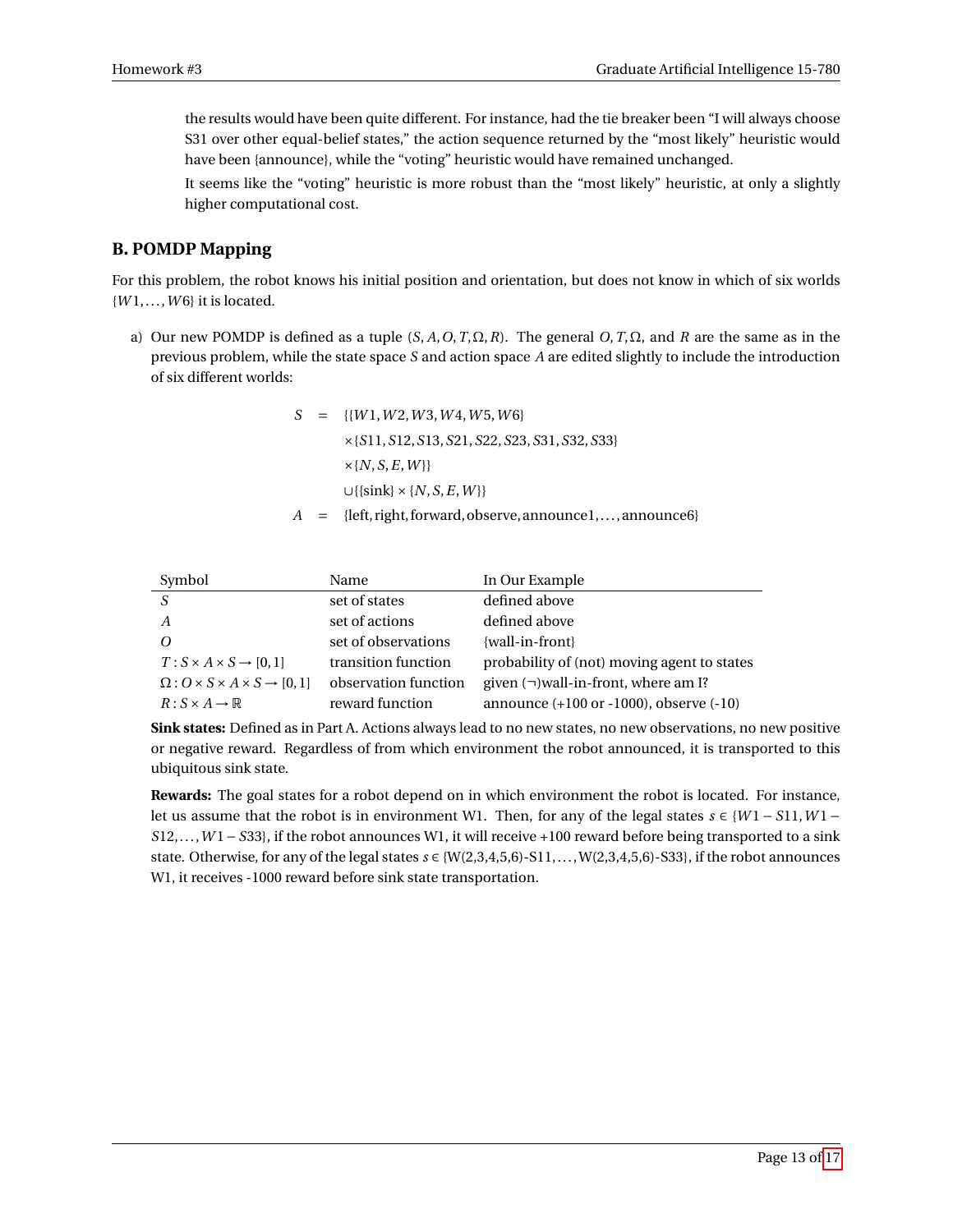| <b>Reward Function</b>                                |                            |         |  |  |  |
|-------------------------------------------------------|----------------------------|---------|--|--|--|
| State                                                 | Action                     | Reward  |  |  |  |
| W1-S11,,S33-N,S,E,W                                   | announcel                  | $+100$  |  |  |  |
| W2-S11S33-N.S.E.W                                     | announcel                  | $-1000$ |  |  |  |
| W3-S11,,S33-N,S,E,W                                   | announce1                  | $-1000$ |  |  |  |
| W4-S11,,S33-N,S,E,W                                   | announcel                  | $-1000$ |  |  |  |
| W5-S11,,S33-N,S,E,W                                   | announcel                  | $-1000$ |  |  |  |
| W6-S11,,S33-N,S,E,W                                   | announcel                  | $-1000$ |  |  |  |
| W1-S11,,S33-N,S,E,W                                   | announce <sub>2</sub>      | $-1000$ |  |  |  |
| W2-S11,,S33-N,S,E,W                                   | announce <sub>2</sub>      | $+100$  |  |  |  |
| W3-S11,,S33-N,S,E,W                                   | announce <sub>2</sub>      | $-1000$ |  |  |  |
|                                                       |                            |         |  |  |  |
| $(W1, 2, 3, 4, 5, 6) - S11, \ldots, S33 - N, S, E, W$ | observe                    | $-10$   |  |  |  |
| $(W1, 2, 3, 4, 5, 6) - S11, , S33 - N, S, E, W$       | $\{left, right, forward\}$ | 0       |  |  |  |

**Transitions:** The transition functions for each state are similar to those defined in Part A. Critically, no action can ever warp the robot from one environment  $W_n$  to some other environment  $W_m$ —with the exception of announce, which nondeterministically moves the robot to the sink state.

Below is an example transition function, for state S21 in world W1. Note that the agent moves as in Part A, and never changes from world W1 to some other  $w \in \{W2, W3, W4, W5, W6\}$ .

| <b>Transition Function</b> |            |                  |             |  |  |
|----------------------------|------------|------------------|-------------|--|--|
| State                      | Action     | State'           | Probability |  |  |
| $W1-S21-N,S,E,W$           | announce16 | sink             | 1.0         |  |  |
| $W1-S21-N,S,E,W$           | observe    | $W1-S21-N,S,E,W$ | 1.0         |  |  |
| W1-S21-N                   | left       | $W1-S21-W$       | 1.0         |  |  |
| $W1-S21-W$                 | left       | $W1-S21-S$       | 1.0         |  |  |
| $W1-S21-S$                 | left       | W1-S21-E         | 1.0         |  |  |
| $W1-S21-E$                 | left       | W1-S21-N         | 1.0         |  |  |
| W1-S21-N                   | right      | W1-S21-E         | 1.0         |  |  |
| $W1-S21-E$                 | right      | $W1-S21-S$       | 1.0         |  |  |
| $W1-S21-S$                 | right      | $W1-S21-W$       | 1.0         |  |  |
| $W1-S21-W$                 | right      | W1-S21-N         | 1.0         |  |  |
| W1-S21-N                   | forward    | W1-S11-N         | 1.0         |  |  |
| W1-S21-E                   | forward    | W1-S21-E         | 1.0         |  |  |
| $W1-S21-S$                 | forward    | W1-S31-S         | 1.0         |  |  |
| W1-S21-W                   | forward    | $W1-S21-W$       | 1.0         |  |  |

**Observations:** The robot's ability to observe has improved since Part A. It now deterministically returns whether or not a wall exists in front of the robot; however, its cost of −10 reward remains the same. This observation function is shared across all worlds and states except the mysterious sink state, where executing observe costs nothing.

Below is an example observation function, one for S21 in W1 and one for S21 in W5.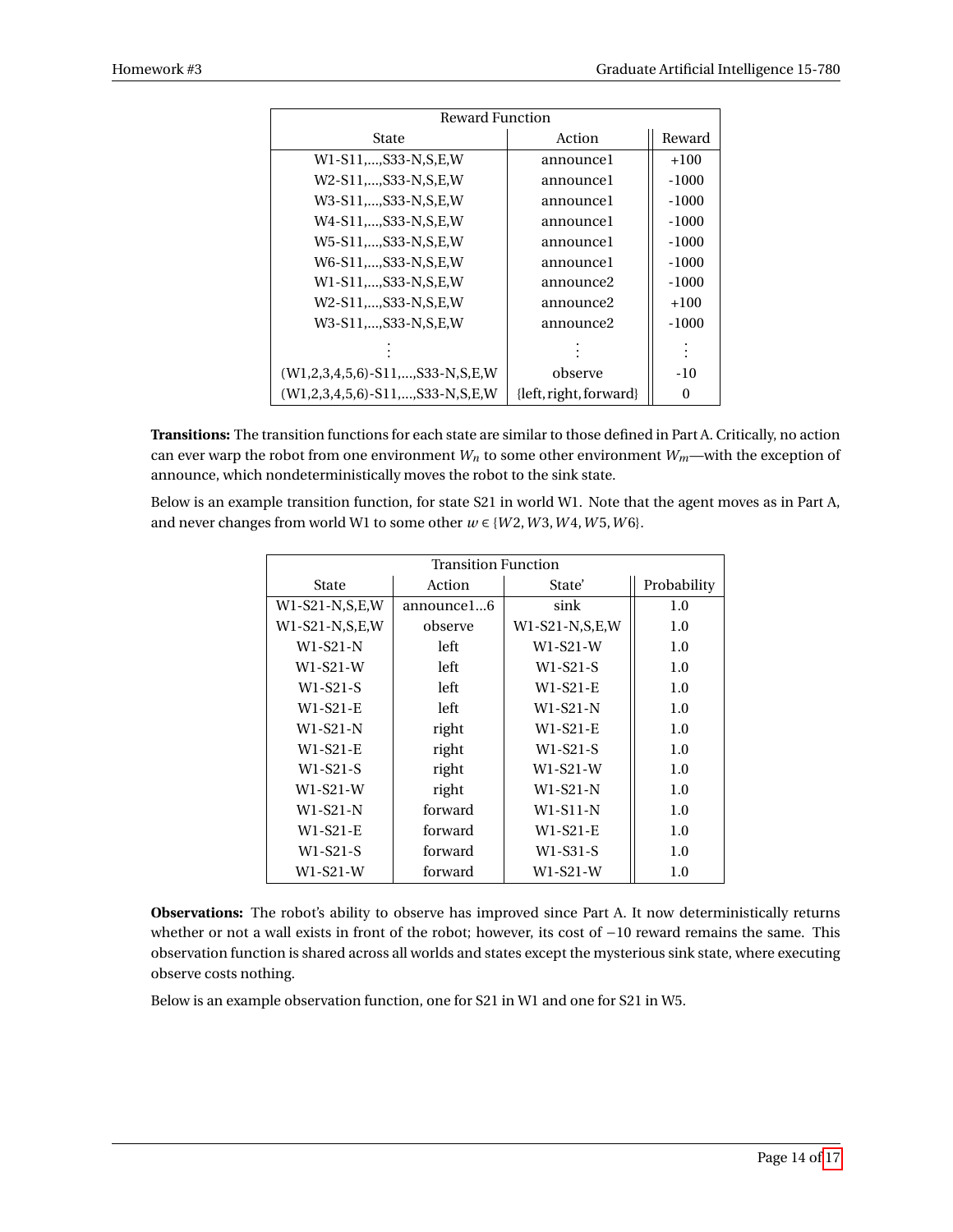| <b>Observation Function</b> |                  |                |           |             |  |  |  |
|-----------------------------|------------------|----------------|-----------|-------------|--|--|--|
| Observation                 | State            | Action         | State'    | Probability |  |  |  |
| wall                        | $W1-S21-N,S,E,W$ | $\neg$ observe | $\bullet$ | 0.5         |  |  |  |
| $\neg$ wall                 | $W1-S21-N,S,E,W$ | $\neg$ observe | $\bullet$ | 0.5         |  |  |  |
| wall                        | $W5-S21-N,S,E,W$ | $\neg$ observe | $\bullet$ | 0.5         |  |  |  |
| $\neg$ wall                 | $W5-S21-N,S,E,W$ | $\neg$ observe | $\bullet$ | 0.5         |  |  |  |
| wall                        | $W1-S21-E,W$     | observe        |           | 1.0         |  |  |  |
| $\neg$ wall                 | $W1-S21-E,W$     | observe        | $\bullet$ | 0.0         |  |  |  |
| wall                        | $W1-S13-N.S$     | observe        | $\bullet$ | 0.0         |  |  |  |
| $\neg$ wall                 | $W1-S13-N,S$     | observe        | $\bullet$ | 1.0         |  |  |  |
| wall                        | W5-S21-N,E,W     | observe        | $\bullet$ | 1.0         |  |  |  |
| $\neg$ wall                 | W5-S21-N,E,W     | observe        | $\bullet$ | 0.0         |  |  |  |
| wall                        | $W5-S13-S$       | observe        | ٠         | 0.0         |  |  |  |
| $\neg$ wall                 | $W5-S13-S$       | observe        | $\bullet$ | 1.0         |  |  |  |

Again, we see that performing an action that is not observe gives no information (0.5 wall, 0.5 ¬wall) about our only observation, while performing observe yields perfect information.

- b) Finally, we compute a sample execution in this environment. The robot knows its initial state and orientation to be S31 and N; however, it does not know its world. It holds uniform belief of 1/6 that it is in each of {W1- S31-N, ..., W6-S31-N}. It then executes {forward, right, observe, forward, left, forward, right, observe, announce1}. Assume the first observe returns wall and the second observe returns ¬wall.
	- **(a)** We show the belief state of the robot as it executes this sequence.

#### **initial**

| W1-S31-N   W2-S31-N   W3-S31-N   W4-S31-N   W5-S31-N   W6-S31-N |      |      |     |     |     |
|-----------------------------------------------------------------|------|------|-----|-----|-----|
| 176                                                             | 176. | 176. | 176 | 1/6 | 176 |

**forward**

| W1-S21-N   W2-S21-N   W3-S21-N   W4-S21-N   W5-S21-N   W6-S21-N  <br>176<br>176<br>176<br>1/6 |  |  |  |
|-----------------------------------------------------------------------------------------------|--|--|--|
|                                                                                               |  |  |  |
|                                                                                               |  |  |  |

**right**

|     |     |     | W1-S21-E   W2-S21-E   W3-S21-E   W4-S21-E   W5-S21-E   W6-S21-E |     |     |
|-----|-----|-----|-----------------------------------------------------------------|-----|-----|
| 1/6 | 176 | 1/6 | 1/6                                                             | 176 | 1/6 |

**observe returns wall**. Unlike Part A, this observation tells us with 100% certainty that there is a wall in front of our robot, regardless of his world. This completely rules out W4 and W6, so we distribute 2/6 probability mass evenly to the other four worlds.

|       |     | W1-S21-E   W2-S21-E   W3-S21-E   W5-S21-E |     |
|-------|-----|-------------------------------------------|-----|
| 1 / 4 | 1/4 | 1/4                                       | 1/4 |

**forward**. This is an odd forward, since we know a wall exists in front of us.

|       |     | W1-S21-E   W2-S21-E   W3-S21-E   W5-S21-E |     |
|-------|-----|-------------------------------------------|-----|
| 1 / 4 | 174 | 1/4                                       | 174 |

**left**

|            |    | $W1-S21-N$   $W2-S21-N$   $W3-S21-N$   $W5-S21-N$ |  |
|------------|----|---------------------------------------------------|--|
| $\sqrt{4}$ | 74 | 74                                                |  |

**forward**. W5 is blocked by a wall, all others move N one space.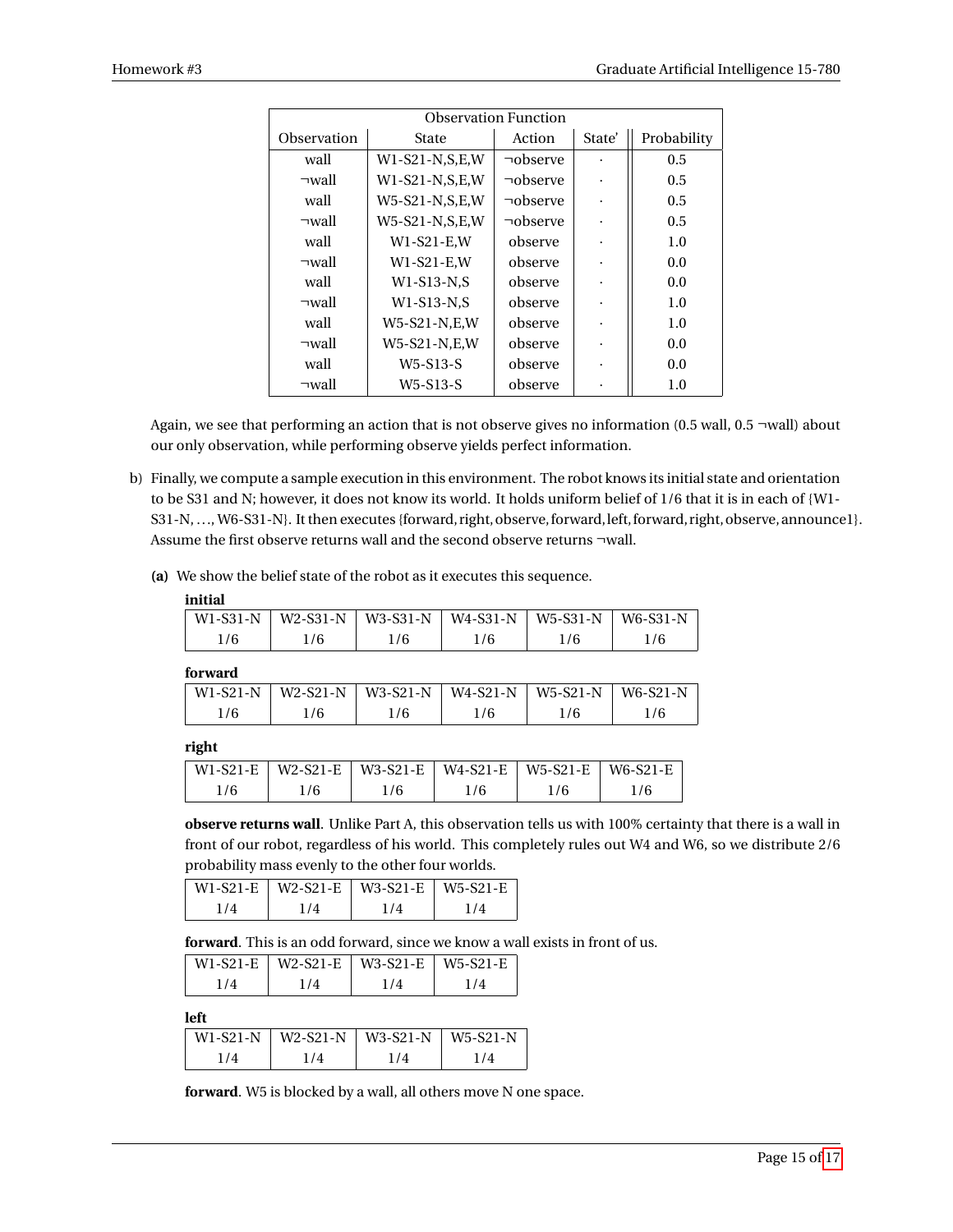|     |     | $ $ W1-S11-N $ $ W2-S11-N $ $ W3-S11-N $ $ W5-S21-N |     |
|-----|-----|-----------------------------------------------------|-----|
| 1/4 | 1/4 | 1/4                                                 | 1/4 |

**right**

|       |     | $W1-S11-E$   W2-S11-E   W3-S11-E   W5-S21-E |     |
|-------|-----|---------------------------------------------|-----|
| 1 / 4 | 174 | 174                                         | 1/4 |

**observe returns** ¬**wall**. W3-S11-E and W5-S21-E with observe would return wall, so they are ignored. Their probability mass of 1/2 is redistributed to the two remaining worlds W1 and W2.

| W1-S11-E | W <sub>2</sub> -S <sub>11</sub> -E |
|----------|------------------------------------|
| 172      | 172                                |

**announce**1. Regardless of where the robot actually is, it is going straight to the sink.

| sink-N,S,E,W |
|--------------|
| 1.0          |

**(b)** If the above is correct, the robot has a 50% chance of announcing its environment correctly, and a 50% chance of being incorrect. Without any discounting, we expect the reward to be

$$
E[Reward(b(S), announced] = \sum_{s \in S} b(s) \cdot R(s, announced)
$$
  
= 0.5 \cdot (100 - 20) + 0.5 \cdot (-1000 - 20)  
= -470

We safely ignore any 0% states in the summation above.